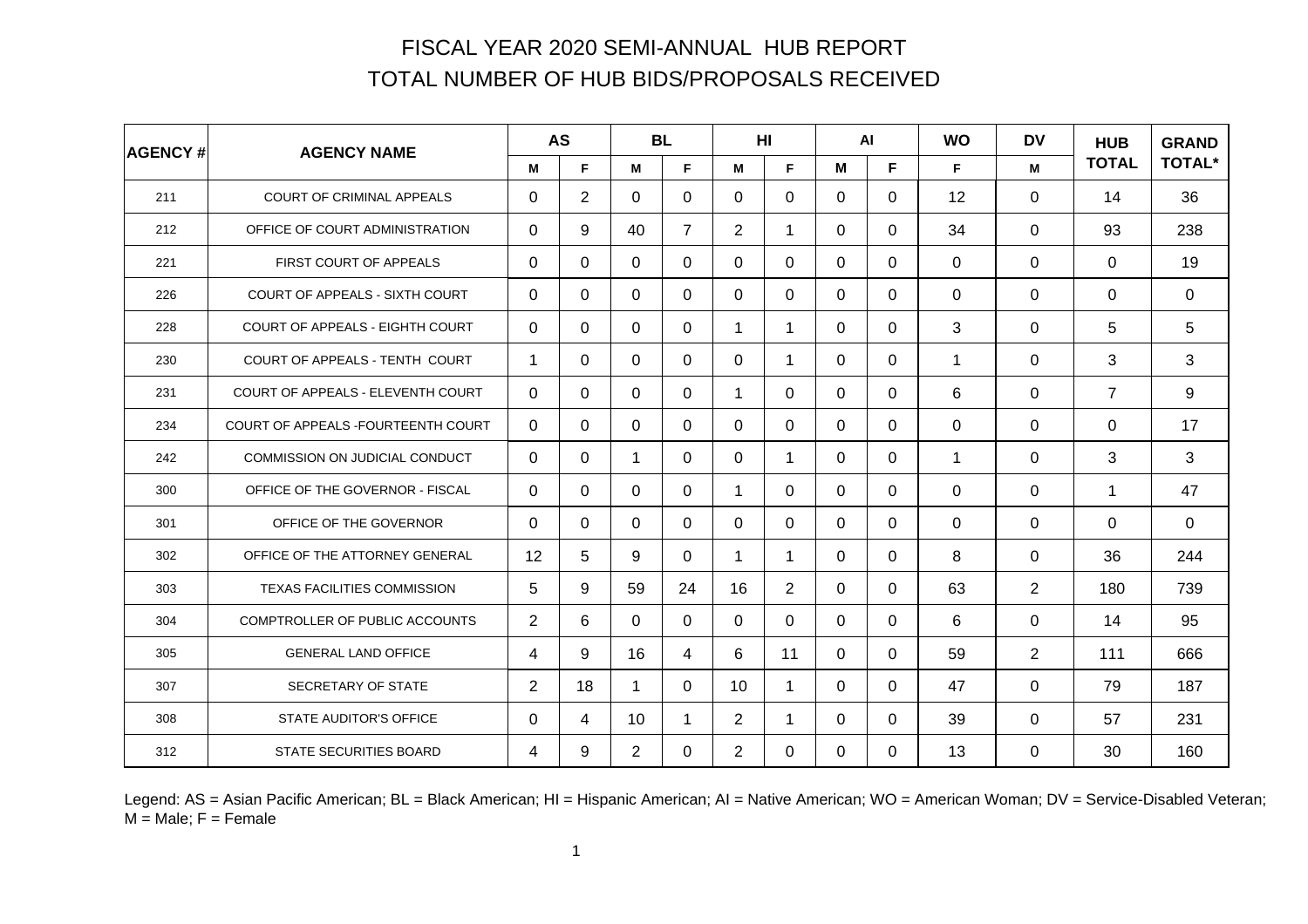| <b>AGENCY#</b> | <b>AGENCY NAME</b>                    |                | <b>AS</b>   |                | <b>BL</b>      |                | H <sub>II</sub> |                      | <b>WO</b><br>$\mathsf{Al}$ |                | <b>DV</b>      | <b>HUB</b>   | <b>GRAND</b>  |
|----------------|---------------------------------------|----------------|-------------|----------------|----------------|----------------|-----------------|----------------------|----------------------------|----------------|----------------|--------------|---------------|
|                |                                       | M              | F           | M              | F.             | M              | F.              | M                    | F.                         | F.             | M              | <b>TOTAL</b> | <b>TOTAL*</b> |
| 313            | DEPARTMENT OF INFORMATION RESOURCES   | 14             | 21          | 11             | 0              | $\overline{7}$ | 0               | $\blacktriangleleft$ | 0                          | 44             | $\Omega$       | 98           | 389           |
| 320            | TEXAS WORKFORCE COMMISSION            | 32             | 1           | 15             | $\overline{7}$ | 28             | 1               | 4                    | 1                          | 36             | $\overline{2}$ | 127          | 227           |
| 326            | TX EMERGENCY SVCS RETIREMENT SYST     | $\Omega$       | $\Omega$    | $\Omega$       | $\Omega$       | $\Omega$       | $\Omega$        | $\Omega$             | $\Omega$                   | $\Omega$       | $\Omega$       | $\Omega$     | 1             |
| 327            | <b>EMPLOYEES RETIREMENT SYSTEM</b>    | 11             | 8           | $\Omega$       | 0              | 8              | 3               | 3                    | 0                          | 20             | 0              | 53           | 107           |
| 329            | <b>REAL ESTATE COMMISSION</b>         | 17             | 16          | 6              | 1              | 8              | 4               | $\blacktriangleleft$ | 1                          | 69             | $\mathbf{1}$   | 124          | 355           |
| 332            | TX DEPT OF HOUSING & COMM AFFAIRS     | 1              | 11          | 18             | $\overline{2}$ | 39             | 1               | $\Omega$             | 0                          | 100            | 0              | 172          | 464           |
| 347            | <b>TEXAS PUBLIC FINANCE AUTHORITY</b> | $\overline{2}$ | 6           | $\overline{7}$ | 6              | 1              | $\Omega$        | $\mathbf 0$          | $\Omega$                   | 11             | 0              | 33           | 58            |
| 352            | <b>TEXAS BOND REVIEW BOARD</b>        | $\Omega$       | $\Omega$    | $\Omega$       | 0              | $\Omega$       | $\Omega$        | $\Omega$             | 0                          | $\Omega$       | $\Omega$       | $\Omega$     | $\Omega$      |
| 359            | OFFICE OF PUBLIC INSURANCE COUNSEL    | $\Omega$       | $\mathbf 1$ | $\Omega$       | $\Omega$       | $\overline{2}$ | $\Omega$        | $\Omega$             | 0                          | 3              | 0              | 6            | 10            |
| 362            | TEXAS LOTTERY COMMISSION              | $\Omega$       | 17          | 3              | $\Omega$       | 8              | 1               | $\Omega$             | 0                          | 77             | $\Omega$       | 106          | 262           |
| 401            | TEXAS MILITARY DEPARTMENT             | $\overline{7}$ | 11          | 21             | 5              | 42             | 26              | 19                   | 12                         | 146            | 8              | 297          | 1766          |
| 403            | <b>TEXAS VETERANS COMMISSION</b>      | 4              | 18          | 46             | $\Omega$       | $\overline{2}$ | $\Omega$        | $\Omega$             | $\Omega$                   | 99             | $\Omega$       | 169          | 775           |
| 405            | DEPARTMENT OF PUBLIC SAFETY           | 24             | 112         | 31             | 16             | 48             | 103             | 4                    | 3                          | 276            | 10             | 627          | 2898          |
| 409            | <b>COMMISSION ON JAIL STANDARDS</b>   | 4              | 3           | $\Omega$       | $\Omega$       | $\mathbf{0}$   | $\Omega$        | $\Omega$             | $\Omega$                   | $\overline{7}$ | 0              | 14           | 35            |
| 448            | OFFICE OF INJURED EMPLOYEE COUNSEL    | $\Omega$       | 16          | 9              | 1              | $\overline{2}$ | 0               | $\overline{2}$       | 0                          | 11             | $\mathbf{0}$   | 41           | 141           |
| 450            | TX DEPT OF SAVINGS AND MTG LENDING    | $\Omega$       | $\mathbf 1$ | $\overline{2}$ | $\Omega$       | $\Omega$       | 1               | $\Omega$             | $\overline{2}$             | 6              | $\Omega$       | 12           | 33            |
| 452            | DEPT OF LICENSING & REGULATION        | 1              | $\Omega$    | $\overline{2}$ | 0              | $\mathbf 0$    | $\Omega$        | $\mathbf 0$          | $\Omega$                   | 6              | $\Omega$       | 9            | 21            |
| 454            | <b>TEXAS DEPARTMENT OF INSURANCE</b>  | 29             | 56          | 47             | $\Omega$       | 5              | $\overline{2}$  | $\Omega$             | 0                          | 81             | 0              | 220          | 1032          |
| 455            | RAILROAD COMMISSION OF TEXAS          | $\Omega$       | $\Omega$    | $\Omega$       | 0              | $\Omega$       | 0               | $\Omega$             | 0                          | 0              | 0              | $\Omega$     | $\mathbf 0$   |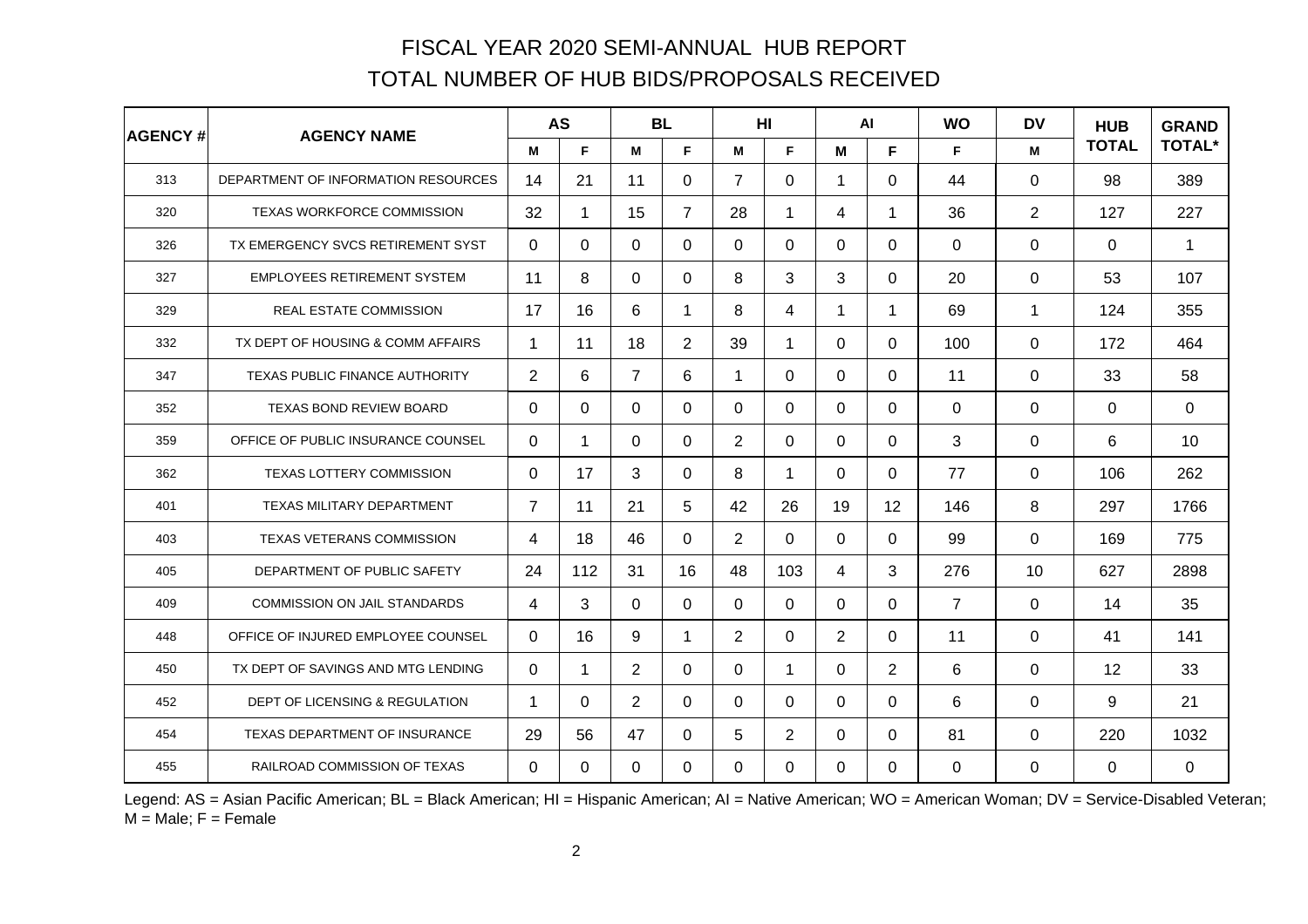| <b>AGENCY#</b> | <b>AGENCY NAME</b>                              | <b>AS</b>      |              | <b>BL</b>   |                |                | H <sub>II</sub> |                | <b>WO</b><br><b>AI</b> |             | <b>DV</b>    | <b>HUB</b>     | <b>GRAND</b>  |
|----------------|-------------------------------------------------|----------------|--------------|-------------|----------------|----------------|-----------------|----------------|------------------------|-------------|--------------|----------------|---------------|
|                |                                                 | M              | F            | M           | F.             | M              | F.              | M              | F.                     | F.          | M            | <b>TOTAL</b>   | <b>TOTAL*</b> |
| 456            | <b>BOARD OF PLUMBING EXAMINERS</b>              | 4              | 1            | 1           | $\mathbf 1$    | 1              | 0               | $\Omega$       | 0                      | 24          | $\Omega$     | 32             | 90            |
| 457            | STATE BOARD OF PUBLIC ACCOUNTANCY               | $\overline{2}$ | $\Omega$     | $\mathbf 0$ | $\Omega$       | 1              | 0               | $\mathbf{1}$   | 0                      | 14          | $\mathbf{0}$ | 18             | 85            |
| 460            | TEXAS BD OF PROF ENGINEERS & LAND SU            | 1              | $\mathbf 1$  | 2           | 0              | 1              | 1               | $\Omega$       | 0                      | 10          | $\Omega$     | 16             | 16            |
| 473            | PUBLIC UTILITY COMMISSION OF TEXAS              | 3              | $\mathbf 1$  | 3           | $\overline{2}$ | $\Omega$       | $\Omega$        | $\Omega$       | 0                      | 27          | 0            | 36             | 36            |
| 475            | OFFICE OF PUBLIC UTILITY COUNSEL                | $\Omega$       | $\Omega$     | $\Omega$    | $\Omega$       | $\Omega$       | 0               | $\Omega$       | 0                      | 2           | $\Omega$     | 2              | 22            |
| 476            | <b>TEXAS RACING COMMISSION</b>                  | 1              | $\Omega$     | 0           | 0              | $\mathbf{0}$   | 0               | $\Omega$       | 0                      | $\mathbf 1$ | 0            | $\overline{2}$ | 3             |
| 477            | COMM/STATE EMERGENCY COMMUNICATION              | $\Omega$       | $\mathbf 0$  | $\mathbf 0$ | $\mathbf 0$    | $\mathbf 0$    | $\Omega$        | $\mathbf 0$    | $\Omega$               | $\Omega$    | $\mathbf 0$  | $\mathbf 0$    | 0             |
| 503            | <b>TEXAS MEDICAL BOARD</b>                      | 1              | 14           | 4           | $\overline{7}$ | 1              | 0               | $\Omega$       | 0                      | 9           | 0            | 36             | 36            |
| 506            | UT MD ANDERSON CANCER CENTER                    | 11             | 68           | 1           | 17             | 114            | 39              | 4              | 0                      | 974         | 0            | 1228           | 35928         |
| 520            | BOARD OF EXAMINERS OF PSYCHOLOGISTS             | $\Omega$       | $\mathbf{1}$ | $\Omega$    | $\Omega$       | $\mathbf{0}$   | 0               | $\Omega$       | 0                      | 10          | $\mathbf{0}$ | 11             | 11            |
| 529            | <b>HEALTH &amp; HUMAN SERVICES COMMISSION</b>   | 38             | 47           | 107         | 62             | 114            | 48              | 9              | 3                      | 819         | 8            | 1255           | 17333         |
| 530            | DEPT FAMILY AND PROTECTIVE SERVICES             | 33             | 21           | 51          | 49             | 51             | 20              | 5              | 1.                     | 464         | $\mathbf{1}$ | 696            | 14996         |
| 537            | DEPARTMENT OF STATE HEALTH SERVICES             | 32             | 26           | 54          | 52             | 66             | 25              | 6              | $\overline{2}$         | 508         | 1            | 772            | 15303         |
| 551            | DEPARTMENT OF AGRICULTURE                       | 1              | $\Omega$     | 3           | $\mathbf{1}$   | $\mathbf{0}$   | $\Omega$        | $\Omega$       | $\mathbf 1$            | 11          | 0            | 17             | 39            |
| 554            | TEXAS ANIMAL HEALTH COMMISSION                  | $\Omega$       | 4            | 20          | 6              | 6              | 15              | $\overline{2}$ | 0                      | 74          | $\Omega$     | 127            | 398           |
| 555            | <b>TEXAS A&amp;M AGRILIFE EXTENSION SERVICE</b> | 1              | 1            | 1           | $\Omega$       | 6              | 0               | $\Omega$       | 0                      | 2           | $\mathbf{1}$ | 12             | 57            |
| 556            | TEXAS A&M AGRILIFE RESEARCH                     | $\Omega$       | $\Omega$     | 8           | 0              | $\overline{2}$ | 11              | $\Omega$       | $\Omega$               | 5           | $\Omega$     | 26             | 234           |
| 557            | TX A&M VETERINARY MED DIAGNOSTIC LAB            | $\Omega$       | $\Omega$     | $\Omega$    | $\Omega$       | 1              | 1               | $\Omega$       | 0                      | 0           | 0            | $\overline{2}$ | 19            |
| 575            | TEXAS DIVISION OF EMERGENCY MANAGEME            | $\Omega$       | 16           | 121         | 1              | $\Omega$       | 4               | $\Omega$       | 0                      | 14          | 0            | 156            | 254           |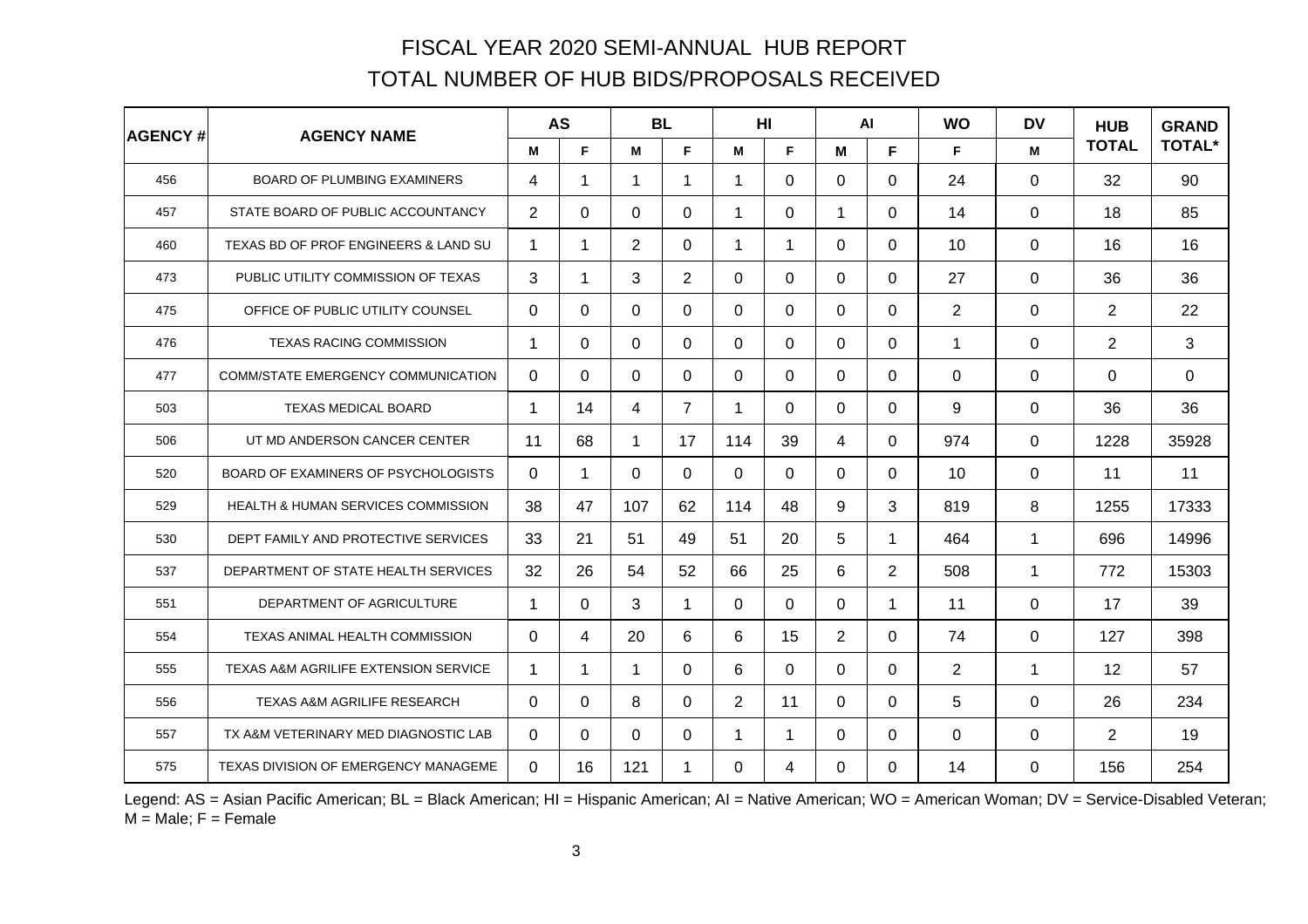| <b>AGENCY#</b> | <b>AGENCY NAME</b>                         |          | <b>AS</b>            | <b>BL</b>      |                | H <sub>I</sub> |                 |                | $\mathsf{Al}$  | <b>WO</b>      | <b>DV</b>    | <b>HUB</b>   | <b>GRAND</b><br><b>TOTAL*</b> |
|----------------|--------------------------------------------|----------|----------------------|----------------|----------------|----------------|-----------------|----------------|----------------|----------------|--------------|--------------|-------------------------------|
|                |                                            | м        | F                    | M              | F.             | M              | F               | M              | F.             | F.             | M            | <b>TOTAL</b> |                               |
| 576            | TEXAS A&M FOREST SERVICE                   | $\Omega$ | 21                   | 311            | $\mathbf 1$    | 34             | 1               | $\Omega$       | 0              | 886            | 2            | 1256         | 7276                          |
| 580            | TEXAS WATER DEVELOPMENT BOARD              | $\Omega$ | $\Omega$             | 12             | 0              | $\overline{2}$ | 1               | $\overline{2}$ | $\Omega$       | 72             | 0            | 89           | 320                           |
| 582            | TEXAS COMM ON ENVIRONMENTAL QUALITY        | 3        | 14                   | $\overline{2}$ | 0              | 2              | 5               | $\Omega$       | 0              | 28             | $\Omega$     | 54           | 359                           |
| 592            | SOIL & WATER CONSERVATION BOARD            | $\Omega$ | 3                    | 1              | 0              | $\Omega$       | $\Omega$        | $\Omega$       | 0              | 19             | 0            | 23           | 153                           |
| 601            | TEXAS DEPARTMENT OF TRANSPORTATION         | 80       | 68                   | 176            | 29             | 391            | 72              | 29             | 36             | 939            | 26           | 1846         | 10464                         |
| 608            | TEXAS DEPARTMENT OF MOTOR VEHICLES         | 10       | 6                    | 65             | $\overline{2}$ | 15             | 10              | $\overline{7}$ | 1              | 99             | 3            | 218          | 735                           |
| 644            | TEXAS JUVENILE JUSTICE DEPT                | 33       | 9                    | 67             | $\mathbf{1}$   | 55             | 6               | $\Omega$       | 3              | 670            | 24           | 868          | 4658                          |
| 696            | TEXAS DEPT OF CRIMINAL JUSTICE             | 200      | 290                  | 528            | 58             | 172            | 590             | 54             | 6              | 6926           | 69           | 8893         | 27543                         |
| 701            | <b>TEXAS EDUCATION AGENCY</b>              | 14       | $\blacktriangleleft$ | $\Omega$       | 12             | $\Omega$       | 8               | $\Omega$       | $\mathbf 1$    | 25             | 0            | 61           | 97                            |
| 708            | TEXAS A&M SYSTEM SHARED SERVICE CTR        | 1        | 3                    | 11             | 0              | 29             | 1               | $\Omega$       | 0              | $\overline{7}$ | $\Omega$     | 52           | 82                            |
| 709            | <b>TEXAS A&amp;M HEALTH SCIENCE CENTER</b> | 1        | $\overline{7}$       | 12             | $\Omega$       | $\mathbf{0}$   | 11              | $\Omega$       | 0              | 11             | $\Omega$     | 42           | 42                            |
| 710            | THE TEXAS A&M UNIVERSITY SYSTEM            | $\Omega$ | 5                    | 34             | $\mathbf{1}$   | 31             | 10 <sup>1</sup> | $\mathbf 0$    | $\Omega$       | 117            | $\mathbf{0}$ | 198          | 532                           |
| 711            | TEXAS A & M UNIVERSITY (MAIN UNIV)         | 75       | 164                  | 3190           | 12             | 9412           | 422             | $\overline{2}$ | 0              | 2509           | 358          | 16144        | 61549                         |
| 712            | TEXAS A&M ENGINEERING EXPERIMENT STA       | 36       | 10                   | 303            | $\Omega$       | 86             | 128             | $\Omega$       | 0              | 78             | $\Omega$     | 641          | 1449                          |
| 713            | <b>TARLETON STATE UNIVERSITY</b>           | $\Omega$ | $\Omega$             | 5              | $\Omega$       | 4              | $\Omega$        | $\mathbf 0$    | $\overline{2}$ | 9              | 0            | 20           | 37                            |
| 714            | UNIVERSITY OF TEXAS AT ARLINGTON           | 6        | 41                   | 38             | 0              | 14             | 9               | 1              | 0              | 71             | $\Omega$     | 180          | 925                           |
| 715            | PRAIRIE VIEW A & M UNIVERSITY              | $\Omega$ | $\Omega$             | 1              | 5              | 3              | $\overline{2}$  | $\Omega$       | $\Omega$       | $\mathbf{1}$   | $\Omega$     | 12           | 40                            |
| 716            | TEXAS A&M ENGINEERING EXTENSION SERV       | $\Omega$ | $\overline{7}$       | 35             | $\mathbf 1$    | 24             | 8               | $\Omega$       | $\overline{2}$ | 309            | 17           | 403          | 1399                          |
| 717            | <b>TEXAS SOUTHERN UNIVERSITY</b>           | 1        | 0                    | 5              | 0              | 5              | 1               | 1              | 0              | 0              | 0            | 13           | 44                            |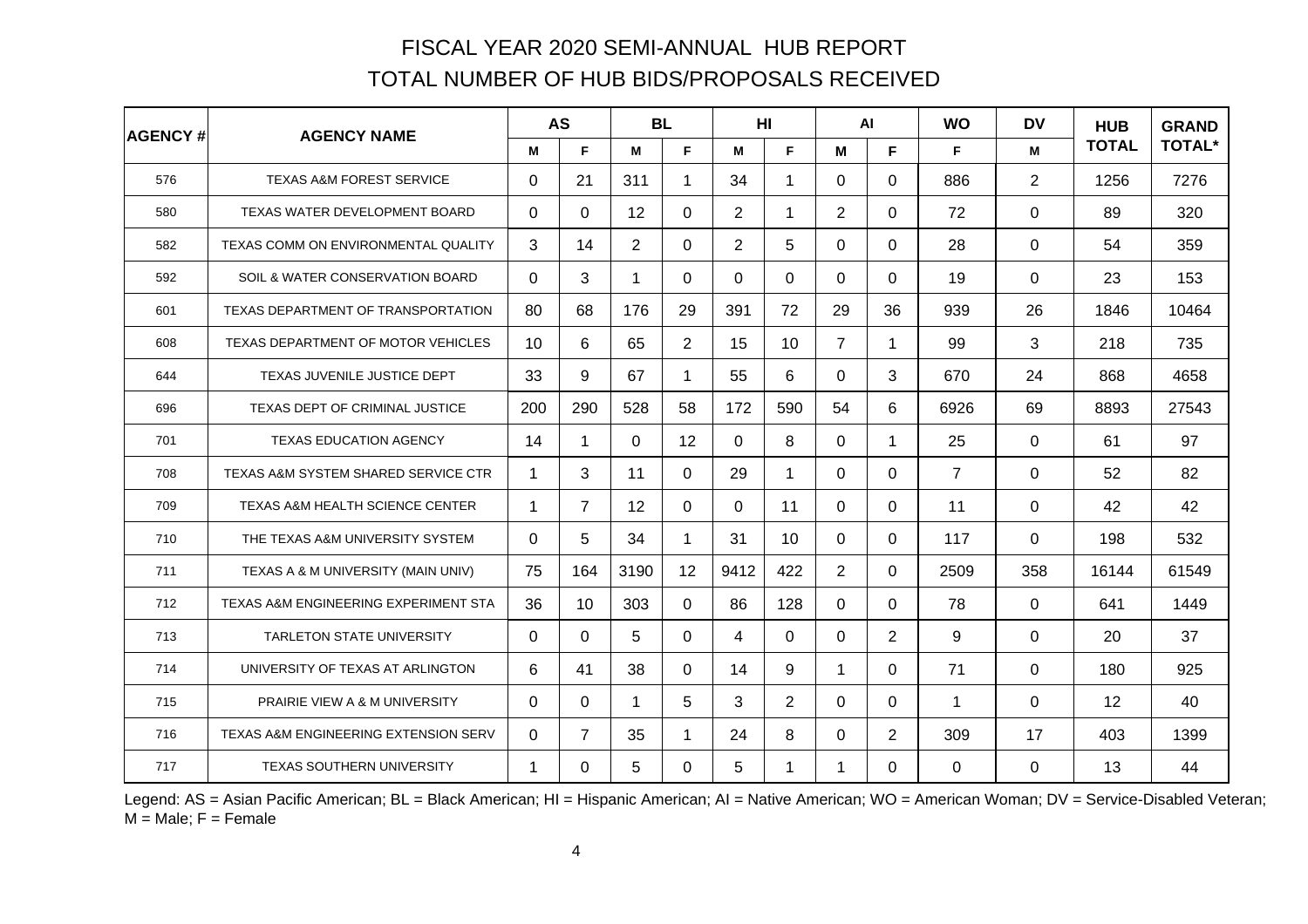| <b>AGENCY#</b> | <b>AGENCY NAME</b>                            |                | <b>AS</b>      |                | <b>BL</b>      |     | H <sub>II</sub> |                | $\mathsf{Al}$  | <b>WO</b> | <b>DV</b>            | <b>HUB</b>     | <b>GRAND</b>  |
|----------------|-----------------------------------------------|----------------|----------------|----------------|----------------|-----|-----------------|----------------|----------------|-----------|----------------------|----------------|---------------|
|                |                                               | M              | F              | M              | F.             | M   | F.              | M              | F              | F.        | M                    | <b>TOTAL</b>   | <b>TOTAL*</b> |
| 718            | TEXAS A & M UNIVERSITY AT GALVESTON           | 0              | $\overline{2}$ | 76             | $\Omega$       | 97  | 6               | $\Omega$       | 0              | 39        | $\mathbf{0}$         | 220            | 1981          |
| 720            | UNIVERSITY OF TEXAS SYSTEM                    | $\Omega$       | $\Omega$       | $\mathbf 1$    | $\mathbf 0$    | 2   | 1               | $\mathbf{0}$   | $\Omega$       | 8         | $\mathbf{0}$         | 12             | 81            |
| 721            | UNIVERSITY OF TEXAS AT AUSTIN                 | 26             | 21             | 15             | 32             | 287 | 415             | 5              | 1.             | 615       | $\mathbf{0}$         | 1417           | 5602          |
| 723            | UNIVERSITY OF TEXAS MEDICAL BRANCH            | 0              | $\overline{2}$ | 6              | 1              | 3   | $\overline{2}$  | $\Omega$       | 0              | 5         | $\mathbf{0}$         | 19             | 49            |
| 724            | UNIVERSITY OF TEXAS AT EL PASO                | 0              | $\Omega$       | $\Omega$       | $\Omega$       | 3   | 0               | $\Omega$       | 0              | $\Omega$  | $\mathbf{0}$         | 3              | 3             |
| 727            | <b>TEXAS A&amp;M TRANSPORTATION INSTITUTE</b> | $\Omega$       | 12             | 15             | 39             | 23  | 4               | $\Omega$       | 0              | 74        | 0                    | 167            | 263           |
| 729            | UT SOUTHWESTERN MEDICAL CENTER                | $\Omega$       | $\overline{0}$ | $\mathbf 0$    | $\mathbf 0$    | 1   | 1               | $\mathbf 0$    | $\Omega$       | 0         | $\mathbf 0$          | $\overline{2}$ | 95            |
| 730            | UNIVERSITY OF HOUSTON                         | 203            | 1              | $\overline{7}$ | 4              | 3   | 1.              | $\Omega$       | 0              | 11        | 3                    | 233            | 333           |
| 731            | <b>TEXAS WOMAN'S UNIVERSITY</b>               | 3              | $\overline{2}$ | $\Omega$       | 4              | 1   | 5               | $\Omega$       | $\Omega$       | 18        | $\mathbf{0}$         | 33             | 79            |
| 733            | <b>TEXAS TECH UNIVERSITY</b>                  | 89             | 151            | 4671           | 84             | 163 | 1890            | 17             | 0              | 1233      | $\Omega$             | 8298           | 21278         |
| 734            | <b>LAMAR UNIVERSITY - BEAUMONT</b>            | $\overline{2}$ | 27             | 119            | $\Omega$       | 861 | 33              | $\overline{2}$ | 0              | 603       | $\mathbf{0}$         | 1647           | 6278          |
| 735            | MIDWESTERN STATE UNIVERSITY                   | $\overline{2}$ | $\Omega$       | $\Omega$       | $\mathbf 0$    | 3   | 0               | $\Omega$       | 0              | 5         | $\Omega$             | 10             | 51            |
| 737            | ANGELO STATE UNIVERSITY                       | 17             | 69             | 84             | $\overline{7}$ | 13  | 24              | $\Omega$       | 0              | 472       | -1                   | 687            | 2634          |
| 738            | UNIVERSITY OF TEXAS AT DALLAS                 | $\Omega$       | $\Omega$       | 4              | $\Omega$       | 0   | 0               | 10             | 0              | 0         | 0                    | 14             | 14            |
| 739            | TX TECH UNIV HEALTH SCIENCES CENTER           | 1              | 3              | 2              | $\mathbf 1$    | 1   | $\overline{2}$  | $\Omega$       | 0              | 6         | $\mathbf{0}$         | 16             | 77            |
| 742            | UNIV OF TEX OF THE PERMIAN BASIN              | $\Omega$       | 0              | $\Omega$       | $\overline{2}$ | 1   | 0               | $\Omega$       | 0              | $\Omega$  | $\mathbf{0}$         | 3              | 29            |
| 743            | UNIVERSITY OF TEXAS AT SAN ANTONIO            | 12             | 10             | 120            | 67             | 201 | 125             | 20             | 0              | 600       | $\blacktriangleleft$ | 1156           | 4356          |
| 744            | UT HEALTH SCIENCE CENTER - HOUSTON            | 4              | $\overline{2}$ | $\overline{7}$ | $\Omega$       | 12  | 9               | $\Omega$       | $\Omega$       | 5         | $\overline{1}$       | 40             | 164           |
| 745            | UT HEALTH SCIENCE CENTER-SAN ANTONIO          | $\overline{7}$ | 501            | 125            | 0              | 127 | 5200            | 2              | $\overline{2}$ | 798       | $\mathbf{0}$         | 6762           | 29062         |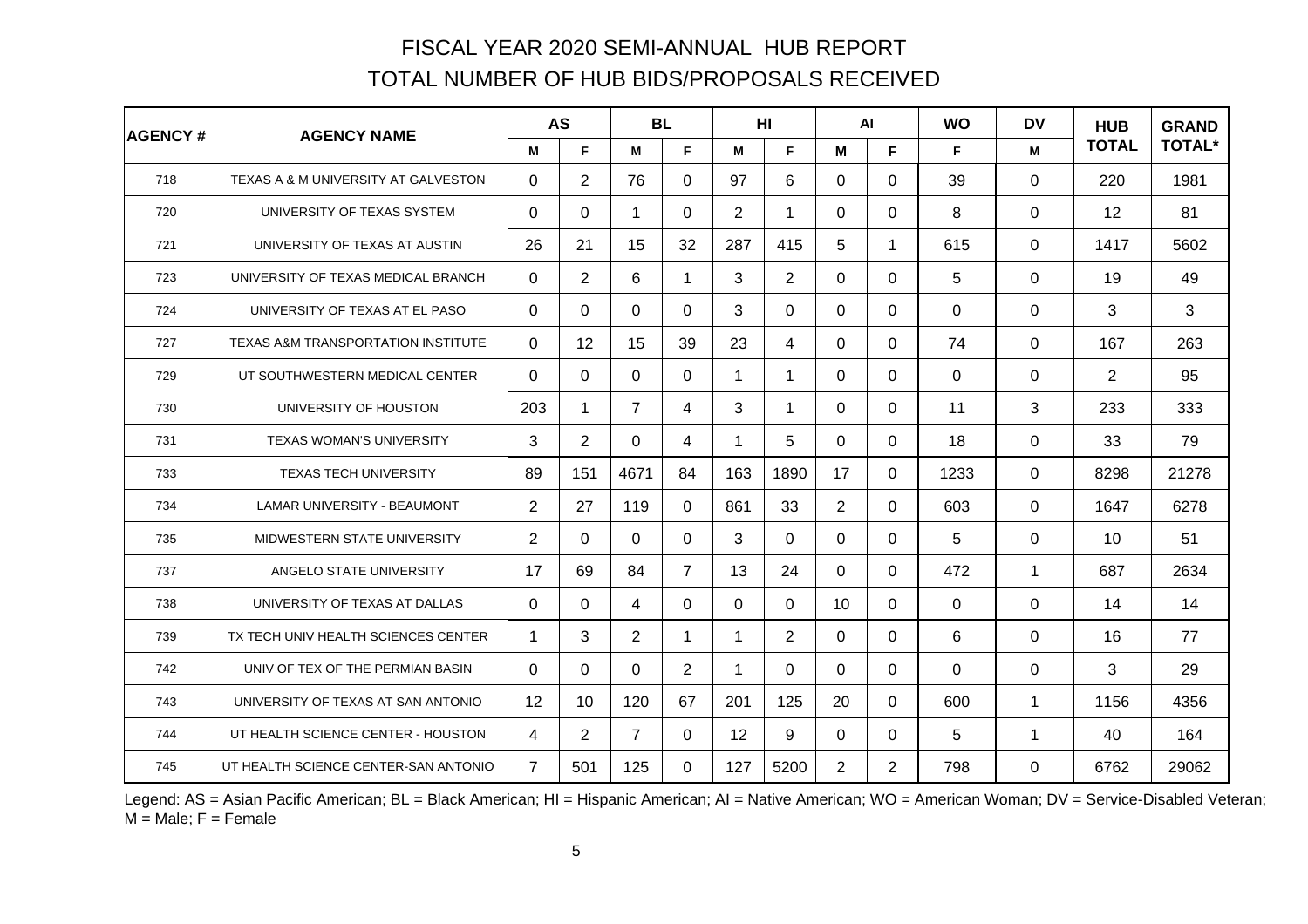| <b>AGENCY#</b> | <b>AGENCY NAME</b>                   | <b>AS</b>      |                | <b>BL</b>   |                |                 | H <sub>II</sub> |                | <b>WO</b><br>$\mathsf{Al}$ |                | <b>DV</b>    | <b>HUB</b>   | <b>GRAND</b>  |
|----------------|--------------------------------------|----------------|----------------|-------------|----------------|-----------------|-----------------|----------------|----------------------------|----------------|--------------|--------------|---------------|
|                |                                      | M              | F              | M           | F.             | M               | F.              | M              | F.                         | F.             | M            | <b>TOTAL</b> | <b>TOTAL*</b> |
| 746            | UT RIO GRANDE VALLEY                 | 104            | 27             | 1628        | $\overline{7}$ | 142             | 398             | $\Omega$       | 0                          | 441            | $\Omega$     | 2747         | 8005          |
| 750            | UNIVERSITY OF TEXAS AT TYLER         | $\Omega$       | $\Omega$       | $\mathbf 0$ | 0              | $\mathbf 0$     | 1               | $\Omega$       | 0                          | $\overline{7}$ | $\mathbf{0}$ | 8            | 115           |
| 751            | TEXAS A & M UNIVERSITY - COMMERCE    | 3              | 39             | 177         | $\Omega$       | $\overline{2}$  | 49              | $\overline{7}$ | 0                          | 100            | $\Omega$     | 377          | 2407          |
| 753            | SAM HOUSTON STATE UNIVERSITY         | 3              | $\Omega$       | $\Omega$    | 0              | 3               | $\Omega$        | $\Omega$       | 0                          | 8              | $\mathbf 0$  | 14           | 73            |
| 754            | <b>TEXAS STATE UNIVERSITY</b>        | 41             | 116            | 5976        | 57             | 100             | 514             | 5              | 0                          | 569            | 5            | 7383         | 14648         |
| 755            | STEPHEN F AUSTIN STATE UNIVERSITY    | 26             | 10             | 3           | $\Omega$       | 10 <sup>°</sup> | 4               | $\Omega$       | 0                          | 90             | $\mathbf 0$  | 143          | 789           |
| 758            | TEXAS STATE UNIVERSITY SYSTEM        | $\mathbf{1}$   | $\overline{0}$ | 35          | 0              | $\mathbf{1}$    | $\Omega$        | $\mathbf 0$    | $\Omega$                   | 4              | 0            | 41           | 201           |
| 759            | UNIVERSITY OF HOUSTON - CLEAR LAKE   | $\Omega$       | $\Omega$       | 0           | 0              | 3               | $\Omega$        | $\Omega$       | 0                          | $\mathbf 1$    | $\Omega$     | 4            | 15            |
| 760            | TEXAS A & M UNIV - CORPUS CHRISTI    | $\overline{2}$ | 20             | 516         | 0              | 28              | 50              | $\Omega$       | 0                          | 73             | $\mathbf{1}$ | 690          | 1773          |
| 761            | TEXAS A & M INTERNATIONAL UNIVERSITY | 1              | 36             | 25          | $\overline{7}$ | 64              | 28              | $\Omega$       | 0                          | 61             | $\mathbf{0}$ | 222          | 843           |
| 764            | TEXAS A&M UNIVERSITY-TEXARKANA       | 13             | 3              | 25          | $\overline{2}$ | $\overline{2}$  | $\Omega$        | $\Omega$       | $\Omega$                   | 41             | 0            | 86           | 559           |
| 768            | <b>TEXAS TECH UNIV SYSTEM</b>        | $\Omega$       | $\Omega$       | 2           | $\Omega$       | $\overline{2}$  | $\Omega$        | $\Omega$       | 0                          | $\Omega$       | $\mathbf{1}$ | 5            | 16            |
| 774            | TEXAS TECH HSC - EL PASO             | $\Omega$       | $\Omega$       | $\Omega$    | $\mathbf 1$    | $\Omega$        | 0               | $\Omega$       | 0                          | $\Omega$       | $\Omega$     | $\mathbf 1$  | 6             |
| 781            | TX HIGHER EDUCATION COORD BOARD      | $\overline{7}$ | 21             | 9           | 0              | 10              | $\mathbf 1$     | $\Omega$       | $\Omega$                   | 58             | 0            | 106          | 106           |
| 783            | UNIVERSITY OF HOUSTON - SYSTEM       | 1              | $\Omega$       | $\Omega$    | $\Omega$       | $\Omega$        | 1               | $\Omega$       | 1                          | $\mathbf{1}$   | $\mathbf{1}$ | 5            | 23            |
| 784            | UNIVERSITY OF HOUSTON - DOWNTOWN     | 8              | 26             | 41          | 5              | 24              | 16              | $\mathbf{1}$   | 0                          | 80             | $\Omega$     | 201          | 213           |
| 785            | UNIV OF TEXAS HEALTH CENTER AT TYLER | $\Omega$       | 158            | $\Omega$    | 15             | $\overline{0}$  | 845             | $\mathbf 0$    | $\Omega$                   | 281            | $\mathbf{0}$ | 1299         | 7039          |
| 788            | LAMAR STATE COLLEGE - PORT ARTHUR    | $\Omega$       | $\Omega$       | $\Omega$    | $\Omega$       | $\Omega$        | $\Omega$        | $\Omega$       | 0                          | $\Omega$       | 0            | 0            | $\mathbf 1$   |
| 789            | LAMAR INSTITUTE OF TECHNOLOGY        | $\Omega$       | 1              | 1           | 0              | $\Omega$        | 0               | $\Omega$       | 0                          | 17             | 0            | 19           | 86            |